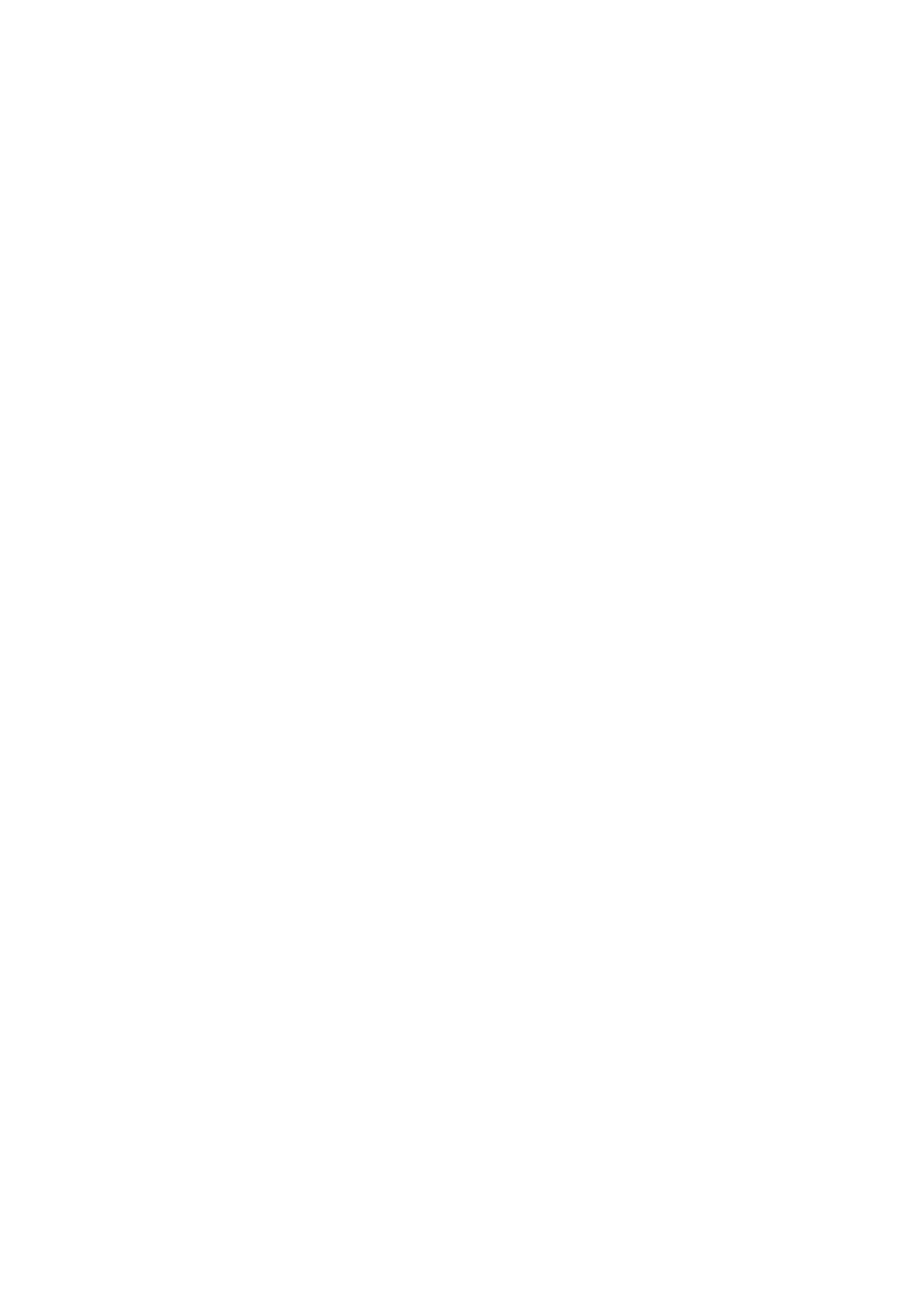# **Contents**

| <b>Section</b> |                               | Page |
|----------------|-------------------------------|------|
| $\mathbf 1$    | <b>Executive summary</b>      |      |
| 2              | Introduction                  |      |
| 3              | <b>Consultation Responses</b> | 5    |
| 4              | Summary and conclusions       | 16   |
|                |                               |      |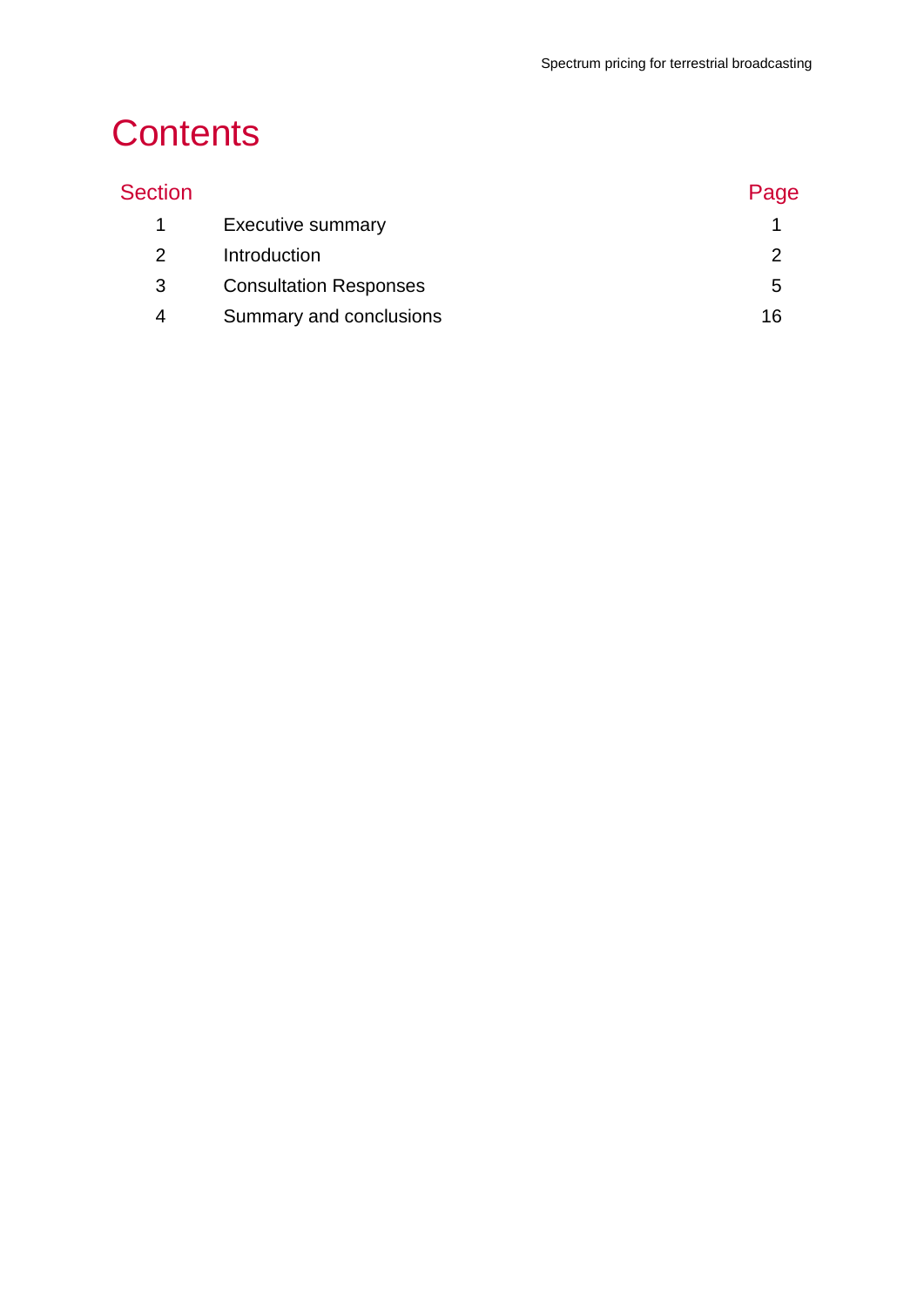## <span id="page-3-0"></span>**Executive summary**

- 1.1 This Statement sets out our decision to proceed with proposals made in our Consultation on *'Spectrum pricing for terrestrial broadcasting'* (the 'Consultation'), which was published on 13 March 2013 and which closed on 23 May 2013.
- 1.2 The Consultation referred back to a statement published in 2007 which set out the principle that charges should apply to spectrum used for broadcasting in the same way as for other spectrum uses. The statement said that a fee based on the opportunity cost of using the spectrum – i.e. Administered Incentive Pricing (AIP) – would provide an appropriate pricing mechanism. We said in 2007 that AIP should be introduced for terrestrial broadcasters from the end of 2014.
- 1.3 However, our Consultation proposed delaying the introduction of AIP for digital terrestrial television (DTT) until material progress had been made on the implementation of our strategy for UHF spectrum, implying that AIP might be introduced in around 2020. We proposed that fees reflecting the cost of spectrum management should apply instead i.e. 'cost-based fees'.
- 1.4 In addition, we said that AIP was not applicable to spectrum used for DAB radio or for local TV because there was no excess demand for the frequencies used by these licensees. As for DTT, we proposed that cost-based fees should apply.
- 1.5 We asked stakeholders whether they agreed with our conclusions. After careful consideration of the responses we have decided that:
	- We will introduce charges for the use of spectrum for broadcasting from the end of 2014;
	- $\bullet$  However, in relation to national digital terrestrial television (DTT) we will not  $$ for now – introduce charges based on the opportunity cost of using the spectrum (AIP). Instead, we will apply a pricing mechanism to reflect our spectrum management costs (cost-based fees);
	- We will apply this pricing regime until we have materially progressed our proposals for the future use of the UHF spectrum. We intend spectrum charges for DTT broadcasting to be adjusted to AIP, based on the true opportunity cost of the spectrum at that time, and therefore expect AIP to be in place by around 2020;
	- AIP will not be applied to the use of spectrum by either DAB radio or local TV broadcasting. As for DTT, we will instead apply cost-based fees.
- 1.6 We will consult later this year (2013) on how cost-based fees will be introduced for DTT and local TV. In relation to DAB radio, we do not expect to consider how charges will be introduced until after the Government has announced its decisions on digital radio switchover.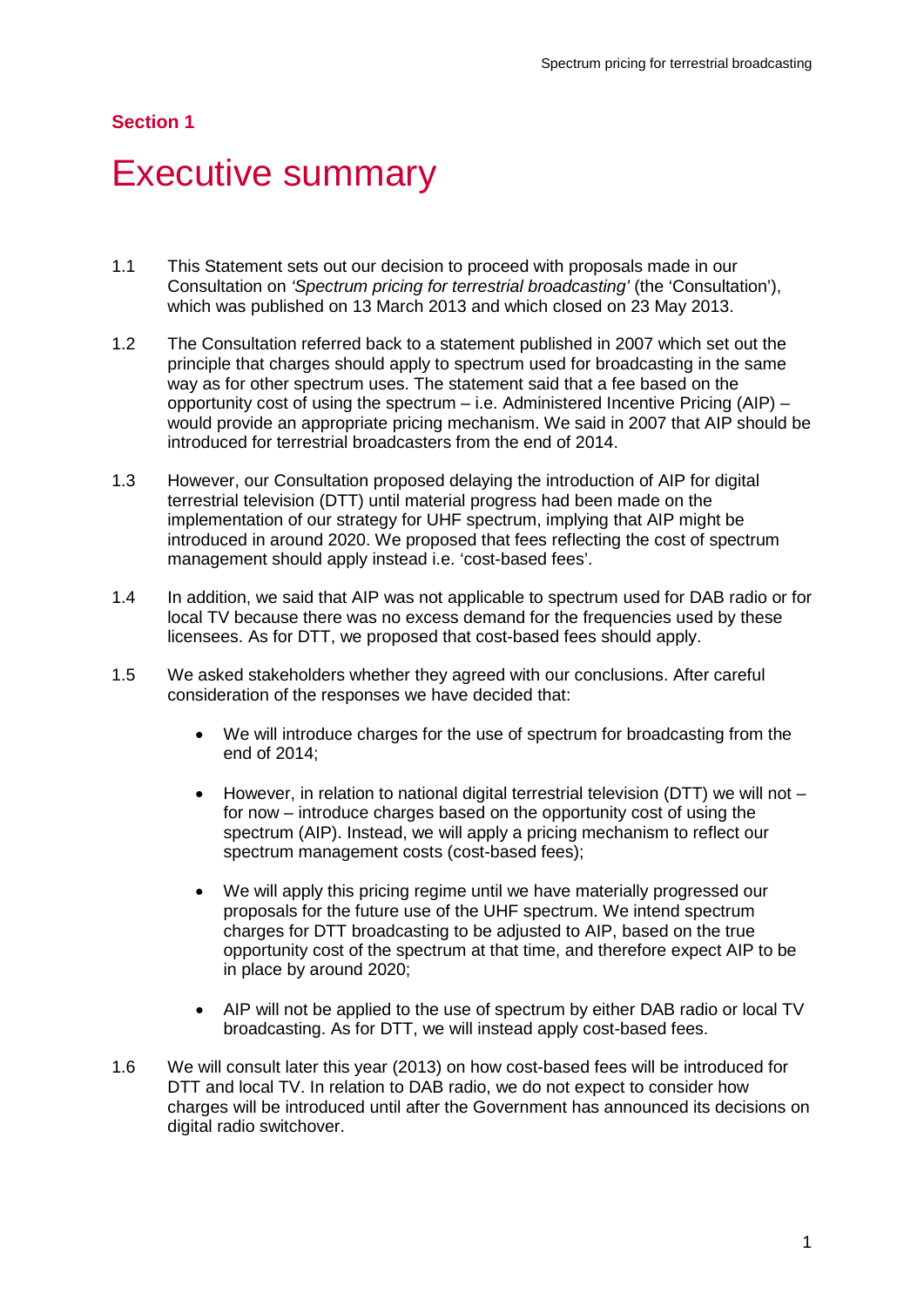## <span id="page-4-0"></span>**Introduction**

- 2.1 Our Consultation on spectrum pricing for terrestrial broadcasting ('The Consultation') was published on 13 March 2013. It set out revised proposals for applying charges to spectrum used for digital terrestrial television (DTT); local TV; and DAB radio.
- 2.2 In particular, it proposed a postponement of the introduction of Administered Incentive Pricing (AIP) for spectrum used for DTT from its planned implementation date of the end of 2014. We said we intended AIP to be applied to DTT from around 2020, when we expected to have made material progress on implementing our strategy for use of the UHF spectrum. We said AIP should not apply to DAB radio or local TV, because there was no evidence of current excess demand for the spectrum used for these purposes.
- 2.3 Instead, we proposed that fees based on a pricing mechanism to reflect our spectrum management costs should apply to national DTT, DAB radio and local TV (i.e. 'costbased fees').
- 2.4 The Consultation closed on 23 May 2013, and we received 21 responses. These fell broadly into two categories:
	- Most broadcasters welcomed our proposals to delay the introduction of AIP from the end of 2014 – but opposed the underlying principle of AIP and said it should never be applied to broadcasting use of spectrum;
	- Most non-broadcasters (principally mobile network operators) said all users of spectrum should be treated equally, and that broadcasters should therefore be subject to AIP in the same way as others.
- 2.5 Having carefully considered all the responses we have received, we consider it appropriate to confirm our proposals for the reasons set out in this document.
- 2.6 In light of our conclusions on the revised timing for introducing AIP we have not, at this stage, re-considered the underlying principle of applying AIP to spectrum used for broadcasting.
- 2.7 As stated in the Consultation, we still consider at this stage that AIP is an appropriate pricing mechanism for spectrum use, and believe it will remain relevant in future. We will put forward our full reasoning and consider all relevant evidence at the time we make firm proposals on its introduction (i.e. nearer to 2020).

## **Consultation proposals**

2.8 Our Consultation restated the principle that all users of spectrum should pay an appropriate charge for access to what is a scarce resource. It noted that the use of spectrum for terrestrial broadcasting was one of the few remaining areas where such charges have not yet been applied. It went on to address the conclusions reached in a statement published in June  $2007<sup>1</sup>$  $2007<sup>1</sup>$  $2007<sup>1</sup>$ . That statement said:

<span id="page-4-1"></span> <sup>1</sup> <http://stakeholders.ofcom.org.uk/consultations/futurepricing/statement/>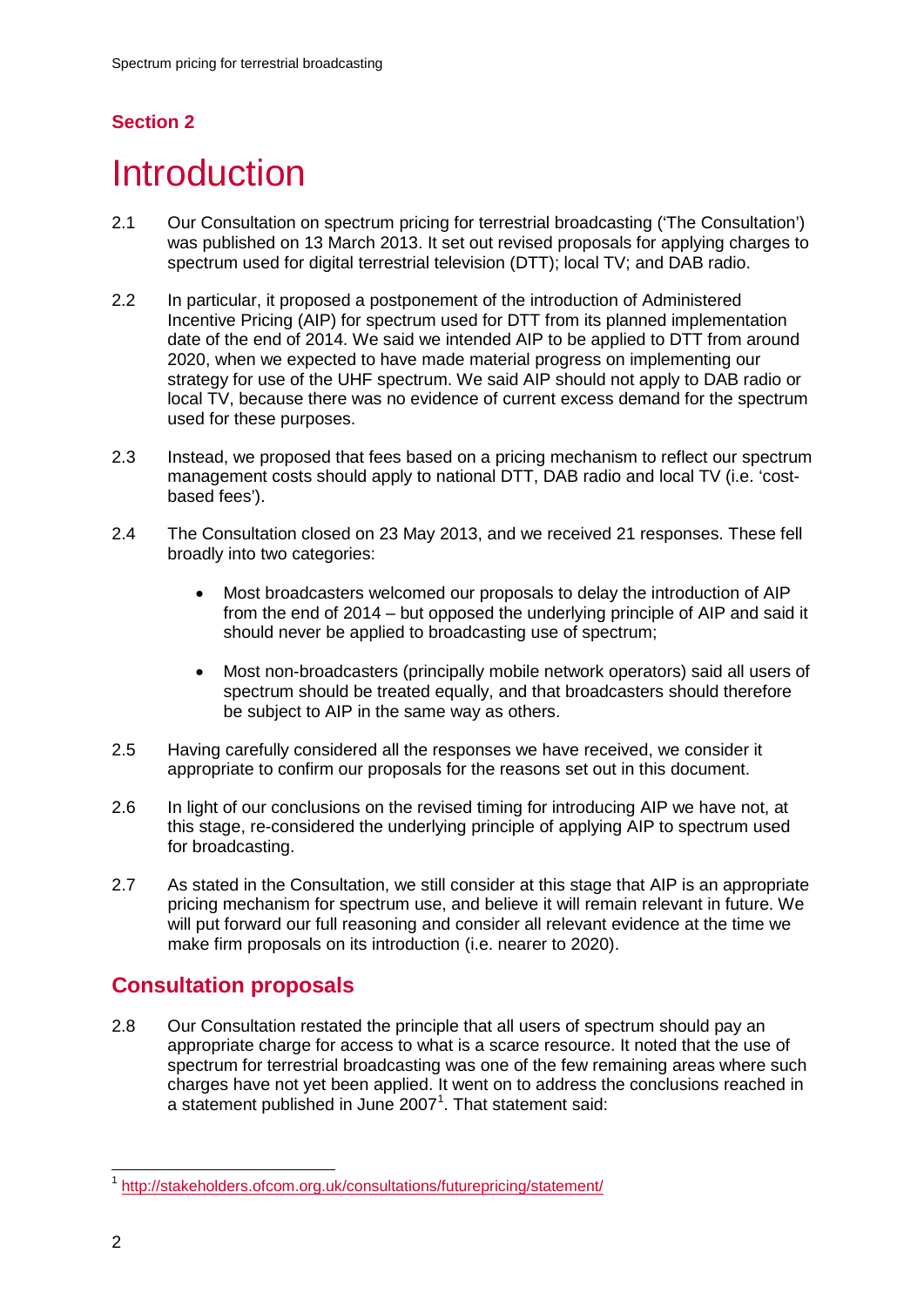- Broadcasting use of spectrum should be subject to appropriate charges in the same way as other uses;
- The right time to introduce charging for spectrum used for digital broadcasting – both television and radio – would be from the end of  $2014$ ;
- Before introducing any charges, we would consider carefully any potential effects on broadcasting output, and the right options to address or mitigate those effects.
- 2.9 The 2007 statement then set out the principle behind AIP namely, that fees should be based on the opportunity cost of using the spectrum for one purpose as opposed to another i.e. the value of the spectrum if it was used for the most valuable alternative use. The statement concluded that AIP should apply to spectrum used for broadcasting from the end of 2014.
- 2.10 Our Consultation reiterated the conclusions of the 2007 statement that it is right to apply charges to spectrum used for broadcasting, and that AIP is an appropriate pricing mechanism.
- 2.11 Accordingly, the Consultation made it clear that we were not seeking to re-address the principles behind spectrum charging for broadcasting, or the application of AIP in particular. The Consultation stated: "*We see no reason to revise our approach to the principle of applying AIP, as set out in the 2007 statement"*. Instead, we said the Consultation was being published in order to set out revised proposals for the *implementation* of charges.
- 2.12 We considered first whether 2014 was the appropriate time to introduce AIP to spectrum used for national DTT. We assessed this in light of likely changes to the international environment affecting DTT use of spectrum. We asked whether AIP would achieve its objective of delivering greater efficiency in spectrum use in the new circumstances, and whether there would be scope for broadcasters to respond effectively.
- 2.13 We said that decisions taken by the World Radio-communications Conference in 2012 (WRC12) to signal the potential clearance of DTT from the 700 MHz spectrum band meant national DTT multiplex operators (i.e. the spectrum licensees) were unlikely to be able to respond effectively to the price signals provided by AIP in the meantime. Instead, a co-ordinated approach to any clearance programme was likely to deliver significant efficiency benefits, regardless of any application of AIP.
- 2.14 In these unique circumstances, we considered it inappropriate to introduce AIP for spectrum used for DTT – at least until we had materially progressed our plans for future use of the UHF spectrum.
- 2.15 We then considered whether AIP should apply to local TV broadcasting and to DAB radio. We said there was no evidence of excess demand for the interleaved spectrum used by local TV, and therefore no opportunity cost. AIP was therefore not applicable for local TV broadcasting. In the spectrum bands assigned for DAB radio, we said there was spare capacity at present, and therefore no evidence of excess demand. As for local TV, AIP was therefore not applicable.
- 2.16 In light of the analysis contained in the Consultation, we set out revised proposals on the introduction of charges for spectrum used by broadcasters: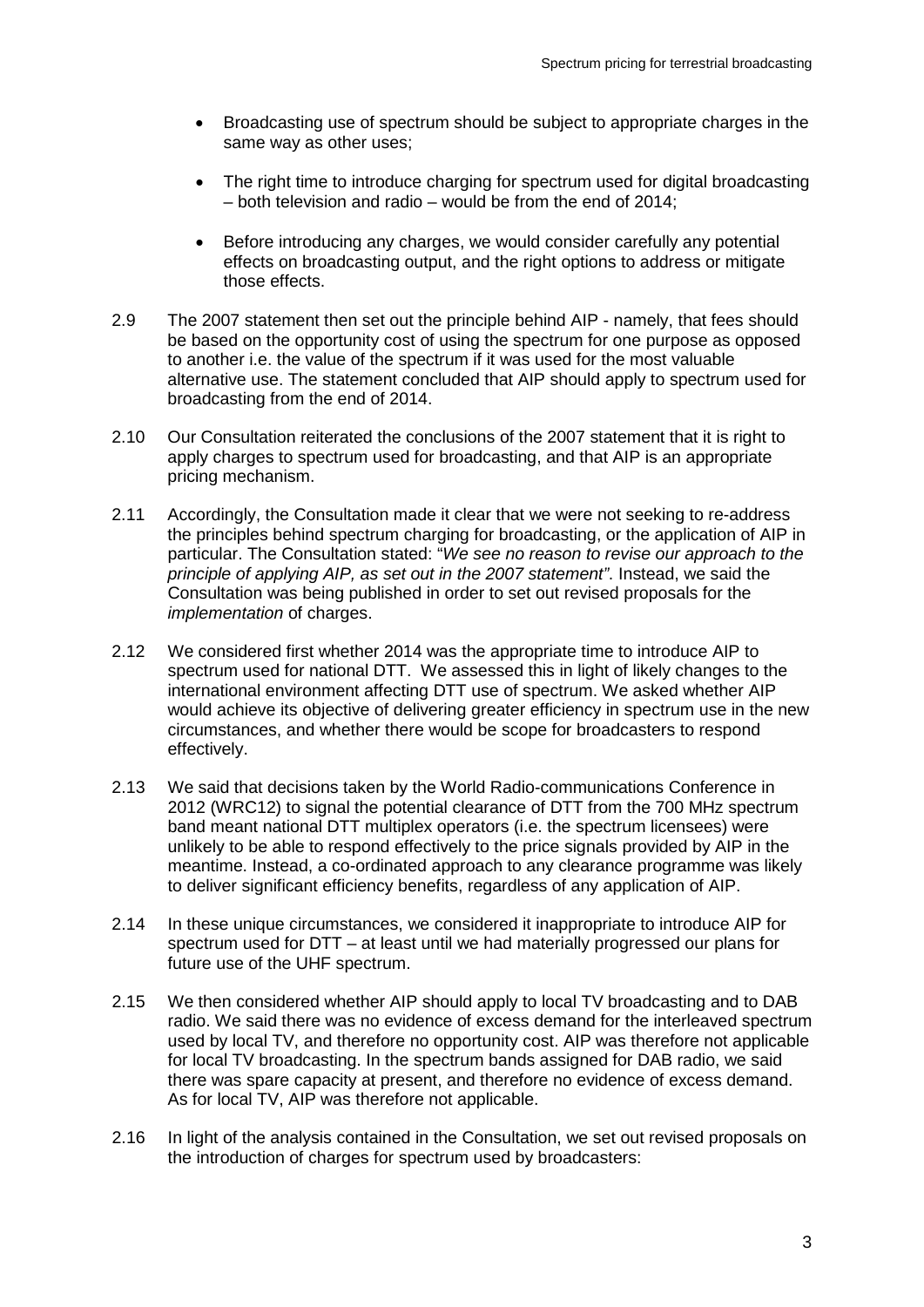- We proposed to introduce charges for the use of spectrum for broadcasting from the end of 2014.
- However, we proposed that in relation to use of the spectrum by national DTT, charges would not – for now – be based on opportunity cost. Instead, we proposed to apply a regulatory pricing mechanism to reflect our on-going costs in managing the spectrum.
- We proposed that this pricing regime for the use of spectrum by national DTT would apply until we had materially progressed our proposals for the future use of the UHF spectrum. We intend spectrum charges to then be adjusted to AIP, based on the true opportunity cost of the spectrum at that time, and therefore expect AIP to be in place by around 2020.
- We proposed that AIP was not applicable to the use of spectrum by either DAB radio or local TV broadcasting from 2014. Instead, we proposed to apply a regulatory pricing mechanism to reflect our on-going costs in managing the spectrum.
- 2.17 We restated a commitment included in our 2007 statement that we would consider both the potential effects of AIP on broadcast content, and the steps available to mitigate those effects, before applying AIP – particularly in regard to public service broadcasting (PSB). However, in light of our proposals to delay the introduction of AIP, we did not consider it necessary at this stage to consider the potential impact of AIP on broadcast content.
- 2.18 Finally, we acknowledged that current and prospective spectrum users would welcome guidance on indicative AIP levels for spectrum currently used by DTT, even though we were not proposing to introduce such charges until around 2020. We therefore published work carried out by Analysys Mason<sup>[2](#page-6-0)</sup>, under commission from Ofcom, to consider the opportunity cost value of DTT spectrum, and set out our analysis of what that work implied for AIP.

### **Remainder of this document**

2.19 The next section of this document (Section 3) sets out a summary of the Consultation responses we have received and our consideration of the points that have been raised. The following section (Section 4) sets out our conclusions in light of those considerations, and our next steps.

<span id="page-6-0"></span> <sup>2</sup> <http://stakeholders.ofcom.org.uk/binaries/consultations/aip13/annexes/report.pdf>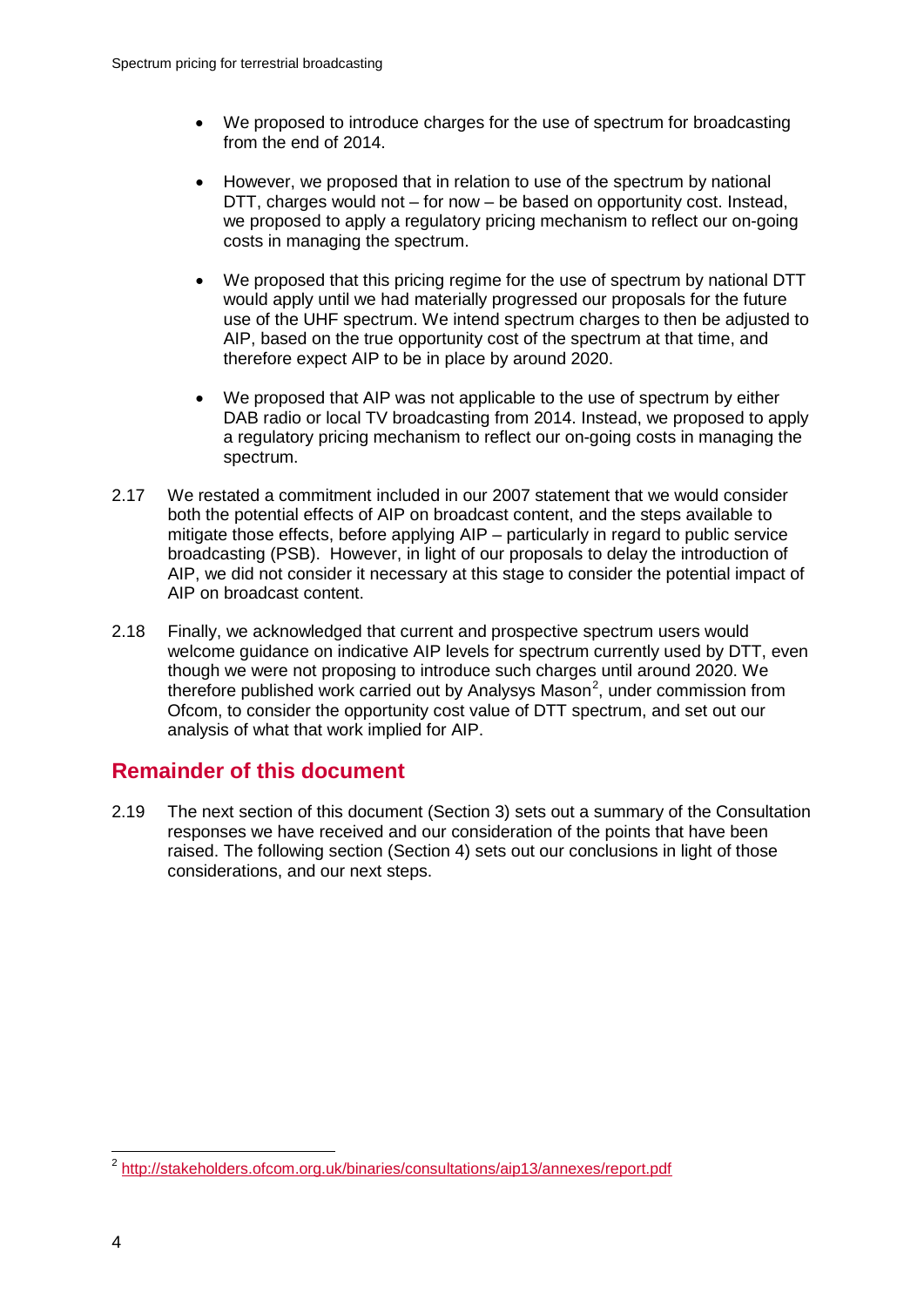## <span id="page-7-0"></span>**Consultation Responses**

3.1 This Section of the Statement summarises the Consultation responses we received on spectrum pricing for terrestrial broadcasting, and our consideration of those responses. We first consider the general points made by stakeholders, including our approach to addressing the principle of AIP. We then address responses to individual questions asked in the Consultation.

### **Overview of responses**

- 3.2 Twelve of the 21 Consultation responses we received were from broadcasters or from organisations with a direct interest in broadcasting. Six responses were submitted by mobile network operators (MNOs) or related organisations. There was also a response from the Radio Centre plus two submissions from interested individuals.
- 3.3 Six of the responses were submitted confidentially. However, there were no significant points made in confidential submissions that were not made elsewhere in non-confidential responses. The non-confidential responses are published on our website<sup>[3](#page-7-1)</sup>.
- 3.4 There was a clear divide between broadcast organisations and MNOs on the most appropriate approach to spectrum charges for broadcasting.
- 3.5 The respondents involved with broadcasting generally welcomed the decision to postpone the implementation of AIP. However there was overwhelming opposition among this group of stakeholders for AIP to be applied at any time in the future. In summary, they said:
	- The justification for AIP is to incentivise spectrum efficiency but broadcasters will be no more capable of responding to AIP price signals post 2020 than they are now. This is because of obligations placed on them through multiplex licences; and because changes in use of broadcast spectrum will always involve managed and co-ordinated processes.
	- AIP will have a negative impact on broadcasters' abilities to fund television content. The PSB broadcasters said this was of particular importance in respect to public service content.
- 3.6 Some broadcasting respondents submitted detailed consultancy reports in support of their arguments against the principle of AIP.
- 3.7 In contrast, most of the MNOs considered AIP to be an appropriate pricing mechanism to apply to spectrum used for broadcasting. Only one of the MNOs to respond said it was *not* an appropriate mechanism: EE said there was no economic rationale for applying AIP to any tradable spectrum – but if pricing mechanisms were to be applied, they should be applied equally to all sectors. Three, Vodafone and the Mobile Broadband Group also made the point that all spectrum users should be

<span id="page-7-1"></span> <sup>3</sup> <http://stakeholders.ofcom.org.uk/consultations/aip13/?showResponses=true>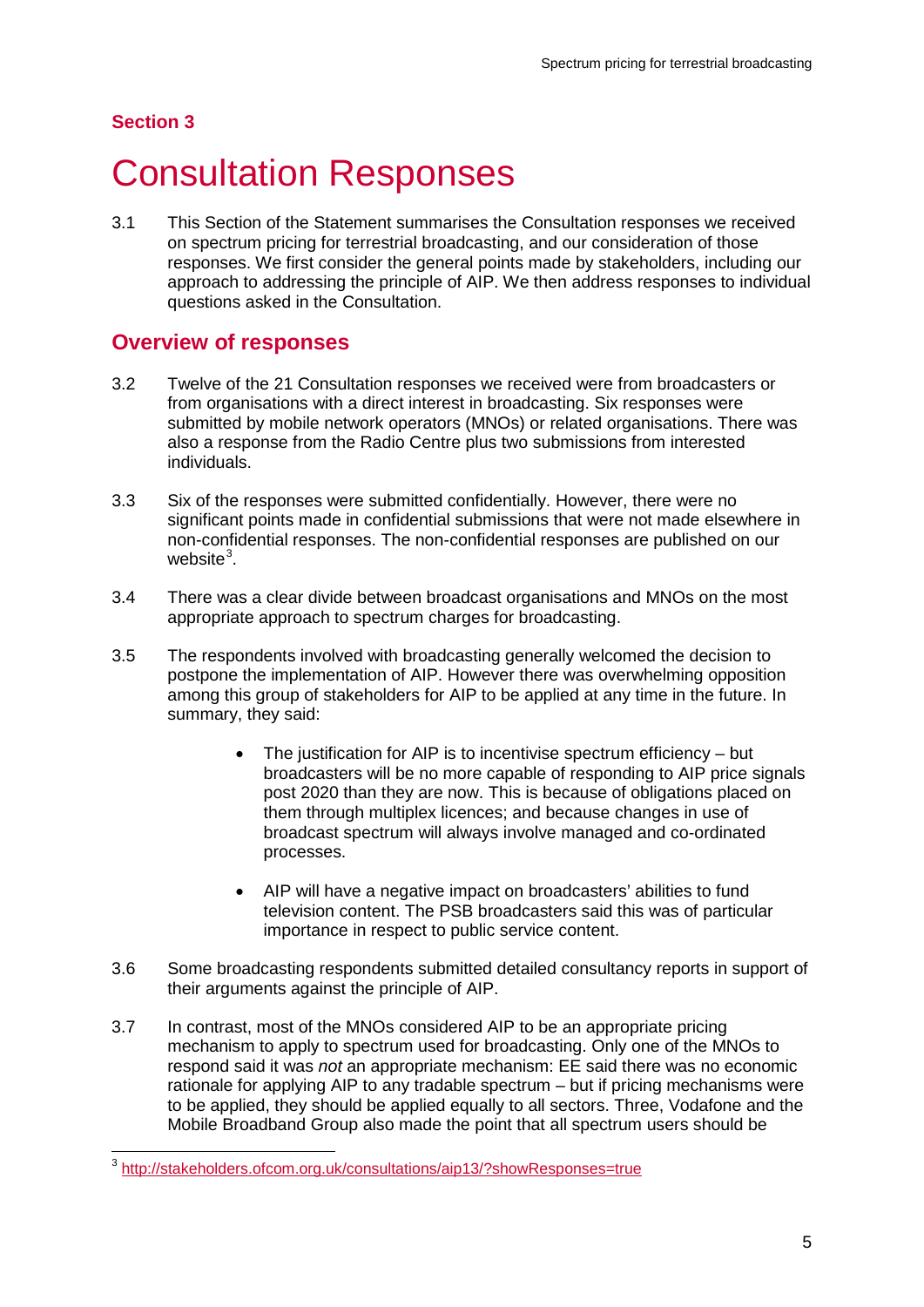treated equally. These respondents disagreed with the proposal to delay the introduction of AIP. Another respondent, BT, agreed with Ofcom that there were valid reasons for a delay.

3.8 Some MNOs, including Telefónica and Vodafone, questioned the work carried out for Ofcom by Analysys Mason to determine indicative levels of AIP for spectrum currently used for DTT. They said assumptions underlying the calculations needed to be revised.

#### **Ofcom response to general points**

#### *Principle of AIP*

- 3.9 Our 2007 statement concluded that charges should apply to spectrum used for broadcasting, and that AIP based on opportunity cost was an appropriate pricing mechanism. As indicated above, we made it clear in our Consultation that we were not seeking to re-address this general principle, but instead seeking views on the implementation of that policy.
- 3.10 Nevertheless, we thought it appropriate to restate the rationale for AIP and invite general views on the relevance of its application to broadcast spectrum. It would have been important to address this question in detail if we had opted to introduce AIP more immediately as a result of considering Consultation responses.
- 3.11 We note that many of the responses from broadcasters addressed in great depth the *principle* of applying AIP, rather than concentrating on our immediate proposals on implementation. In some instances, we received detailed consultancy reports questioning the conclusions contained in our 2007 statement. However, we note that the core arguments are similar to those first made before the 2007 statement – namely that broadcasters are never able to respond effectively to efficiency signals delivered by AIP.
- 3.12 Taking all the Consultation responses together, i.e. those from broadcasters and those from MNOs, we observe that we have received views both for and against the principle behind AIP. However, in view of the fact that we are not now intending to introduce AIP for spectrum used by broadcasters until around 2020, we consider it premature to re-address the underlying rationale in detail at present. It is entirely possible that the spectrum environment for broadcasters will have changed by then, and so any analysis conducted now will be outdated.
- 3.13 We have given a firm commitment that we will consult again on AIP before it is introduced. In particular, we have said we will consider its impact on broadcast content, and the measures that might be taken to mitigate those impacts. We would expect stakeholders to submit further arguments in response to those detailed proposals.

#### *Indicative levels for AIP in 2020*

- 3.14 We note the concern expressed by some respondents about the basis on which indicative AIP levels were calculated. We welcome the input of interested stakeholders and will consider the points raised when we consult nearer the time of actual implementation.
- 3.15 It is important to note that the calculations included in the Consultation were entirely indicative and were presented only in order to give broadcasters a broad idea of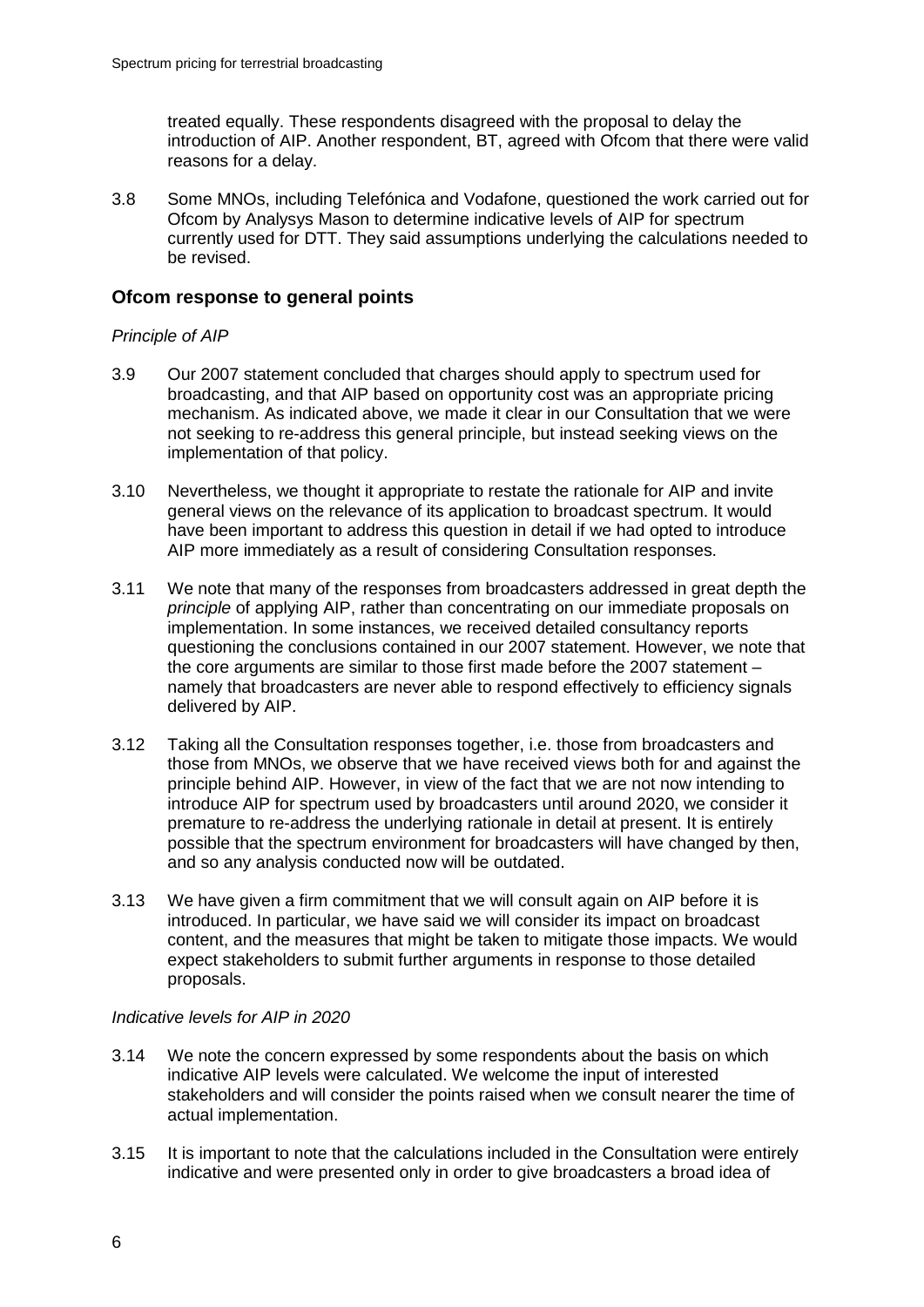potential AIP levels in 2020, based on current assessments. The spectrum environment is very likely to have changed by the time of any actual implementation of AIP and fresh calculations will be needed.

### **Responses to specific consultation questions**

- 3.16 In addressing responses to the specific questions we asked in the Consultation we will deal first with Question 2, since our consideration of this issue has a direct relationship to how we should address Question 1. Our consideration of Question 1 therefore follows that of Question 2.
- 3.17 It is also the case that Question 2, relating to our approach to the application (or not) of AIP for national DTT broadcasting, represents the most significant issue we need to determine. This is because the analysis in the Consultation suggests AIP is not applicable to DAB radio or to local TV because there is no excess demand for spectrum used for these purposes.

*Question 2: Do you agree with our revised proposals to delay the introduction of AIP based on opportunity cost for national DTT multiplex operators until we have materially progressed our proposals for the future use of the UHF spectrum?* 

- 3.18 All of the respondents with a direct involvement in the broadcasting industry supported the proposal to delay the implementation of AIP charges. Many of them including the BBC, Channel 4, S4C and some organisations who submitted confidential responses - used their answer to this question to restate the general point (discussed above) that AIP will never be an appropriate pricing mechanism for spectrum used by broadcasters.
- 3.19 In the introduction to its response, the BBC described our proposal for delay as a *"sensible and pragmatic"* approach to the particular circumstances. The corporation recognised the major decisions likely to be faced regarding the future use of UHF spectrum, including the division between DTT and mobile use, and the future deployment of white space devices and PMSE. The BBC therefore supported Ofcom's proposal not to pursue the *"potentially disruptive AIP policy in the medium term"*. It said Ofcom had shown an appreciation of the challenges facing the industry in responding to spectrum pricing incentives.
- 3.20 Channel 4 and Channel 5 said the potential clearance of the 700 MHz spectrum band was contingent on all multiplex operators adopting more efficient DVB-T2/MPEG4 transmission technologies. Channel 4 said this will entail disruption and significant costs, including for infrastructure. Against this background it would be inappropriate for national DTT multiplex operators to be charged AIP. Channel 5 said the moves to efficient transmission technologies would need to be carefully co-managed to avoid disruption. The move could be comparable to the move from analogue to digital television. In light of the need for a *"top-down properly managed process",*  introducing AIP at the same time would not assist the process.
- 3.21 Other broadcasters, including those who submitted confidential responses, made the same or similar points. Of the remaining non-confidential broadcasting respondents, The Commercial Broadcasters Association said introducing AIP alongside proposals affecting the future use of the UHF spectrum would be too disruptive for the industry. PACT, the body representing independent TV producers, said a delay in the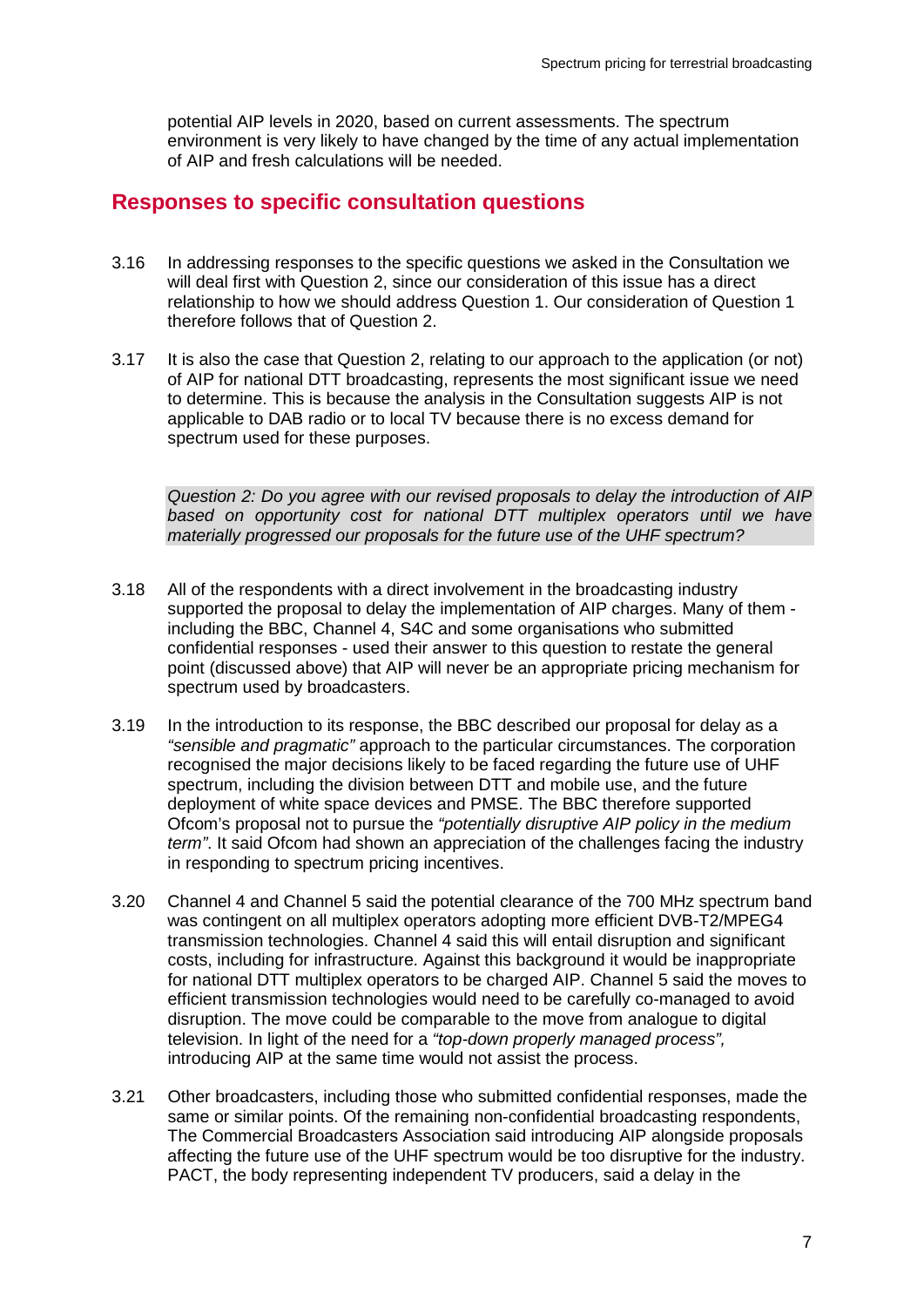introduction of AIP was important to give broadcasters time to accommodate the impact of pricing on their ability to invest in original UK content. The British Film Institute (BFI) also supported a delay but, like the major broadcasters, said AIP would never be an appropriate pricing mechanism for broadcasting use of spectrum.

- 3.22 Most of the MNOs who responded to Question 2 generally opposed our proposal to delay the introduction of AIP for broadcasters. A further respondent, BT, agreed with both our reasoning and our conclusions.
- 3.23 BT said that in view of the "special circumstances" identified by Ofcom it may be better to concentrate on establishing a plan to achieve the changes in use of UHF spectrum rather than applying AIP to spectrum used by broadcasters. In particular, BT identified the priority objectives of releasing the 700 MHz band for mobile broadband and consolidating the digital TV platform into a smaller amount of spectrum. BT said it was unclear at present how AIP will, in the short term, lead to more efficient use of spectrum, and that increased costs would take money away from content production. In the longer term, AIP would again be appropriate because there will be attractive alternatives for the delivery of TV services via superfast broadband. This could further free up spectrum currently used for terrestrial broadcasting.
- 3.24 Vodafone said that broadcasters and mobile operators should be treated equally but - provided this principle was recognised in general - said it was broadly in agreement with Ofcom's approach in the short term. DTT broadcasters should be aware of appropriate AIP levels and take into account the value of the spectrum they use – even if AIP is not applied immediately. Time-shifted channels did not represent efficient use of the spectrum, for example.
- 3.25 The timing for implementation of AIP for broadcasting should be properly dictated by 700 MHz clearance and not be just a *"convenient date"*, according to Vodafone. In the meantime, Vodafone concluded that the *"actual charge of an AIP-based spectrum fee adds little to the determination of the optimal uses of the spectrum"*. The funds saved by the DTT operators as a result of delaying implementation of AIP should be used to help the spectrum re-planning process.
- 3.26 In contrast to BT and Vodafone, EE said that if AIP was relevant to broadcasting, it was as relevant now as much as any time. EE therefore did not agree with Ofcom's proposals to delay implementation. It said the reasons Ofcom had put forward for delaying implementation would be no different in 2020 and that the 'unique circumstances' around the potential clearance of the 700 MHz spectrum *"are likely to be followed by another set of 'unique circumstances'"*. In EE's view, Ofcom's arguments did not support the proposed delay.
- 3.27 Three also expressed opposition to the proposed delay and said Ofcom had failed to justify its conclusions. Although a co-ordinated plan will be needed to clear the 700 MHz spectrum, it does not mean that transition to DVB-T2/MPEG4 is needed. There is therefore no need to forego this efficiency gain in order to wait for a co-ordinated approach. AIP now would provide a real incentive for broadcasters to consider shortterm decisions that could release spectrum. This would be much better overall for citizens and consumers.
- 3.28 The Mobile Broadband Group agreed and said broadcasters had already benefitted from a £1 billion easement in costs while MNOs had paid out billions at auction to acquire spectrum and then in payment of spectrum fees. This was significantly at odds with the principle of fair competition, optimal use of spectrum, and technological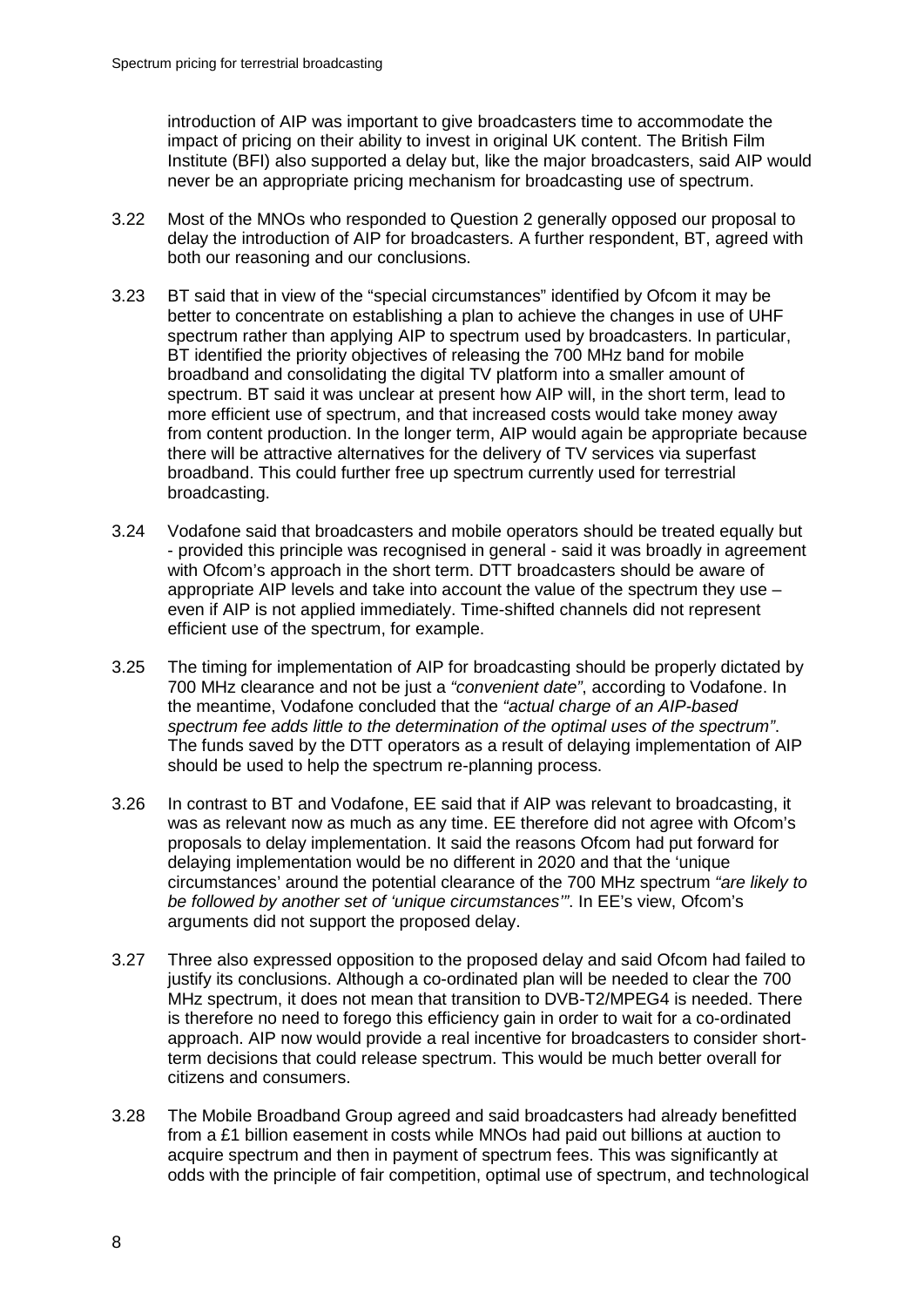neutrality. Free spectrum was a subsidy for broadcasters. Ofcom should not be in a position of supporting old technology through such a subsidy at the expense of more efficient technologies. The response concluded that *"no platform is owed a living."*

#### *Ofcom response*

- 3.29 The sharply polarised views of proponents and opponents of AIP were expected when we published our consultation and largely reflect differences of opinion first expressed ahead of our 2007 statement. Many of the views expressed reflected particular opinions on the *principle* of AIP for broadcasting, rather than the specific proposal to delay its introduction.
- 3.30 It was perhaps to be expected that broadcasting holders of multiplex licences facing the prospect of AIP level charges from the end of next year (2014) – would welcome a delay to the introduction of those charges, regardless of their views about the rationale behind AIP.
- 3.31 However, it is important for us to focus on the specific reasons we believe a delay is appropriate. We said in the Consultation that we remain of the view that it is right to apply charges to spectrum; and that it is appropriate, in principle, to set charges at AIP levels. We identified the 'critical question' as being whether AIP would actually achieve its objective of delivering greater efficiency of spectrum use if it was introduced from the end of 2014. In particular, whether there would be scope for broadcasters to respond effectively to pricing signals.
- 3.32 We believe our assessment that the unique set of circumstances arising as a result of potential changes in use of spectrum at 700 MHz means broadcasters are unlikely to respond to AIP price signals – remains the correct one. In those circumstances, meaningful efficiency gains are far more likely to be achieved through co-ordination among multiple stakeholders, both in the UK and internationally. We do not believe AIP would be a driver of these efficiencies, and so it is unlikely in itself to meet its core objective of securing the optimal use of spectrum.
- 3.33 This analysis was broadly endorsed not only by the broadcasting organisations but also by Vodafone and BT (though we note BT is now becoming an important broadcaster too, as a result of acquiring some exclusive sports rights).
- 3.34 The concerns of MNOs opposed to a delay in applying AIP to broadcast spectrum seemed to focus on the fairness of charges to one set of stakeholders set against the free spectrum used by another.
- 3.35 We are mindful of ensuring that we do not act in a discriminatory manner. However, the principle of non-discrimination does not require the treatment of all persons in an identical manner. AIP will be levied according to the ability of stakeholders to respond to the price signals it provides i.e. to ensure the efficient use of the spectrum. In principle, therefore, all users of spectrum will be treated equally. Nevertheless, Ofcom has considered in this case, as in other cases, whether the imposition of AIP at this time would ensure the efficient use of spectrum by the DTT operators - and has concluded that it could not. Consequently, we have indicated that we do not consider it appropriate to require the payment of AIP from DTT operators at this time. We do not therefore consider that this approach is discriminatory.
- 3.36 In addition, we remain unconvinced by the arguments presented by some that broadcasters are *currently* in a position to react to AIP by unilaterally improving their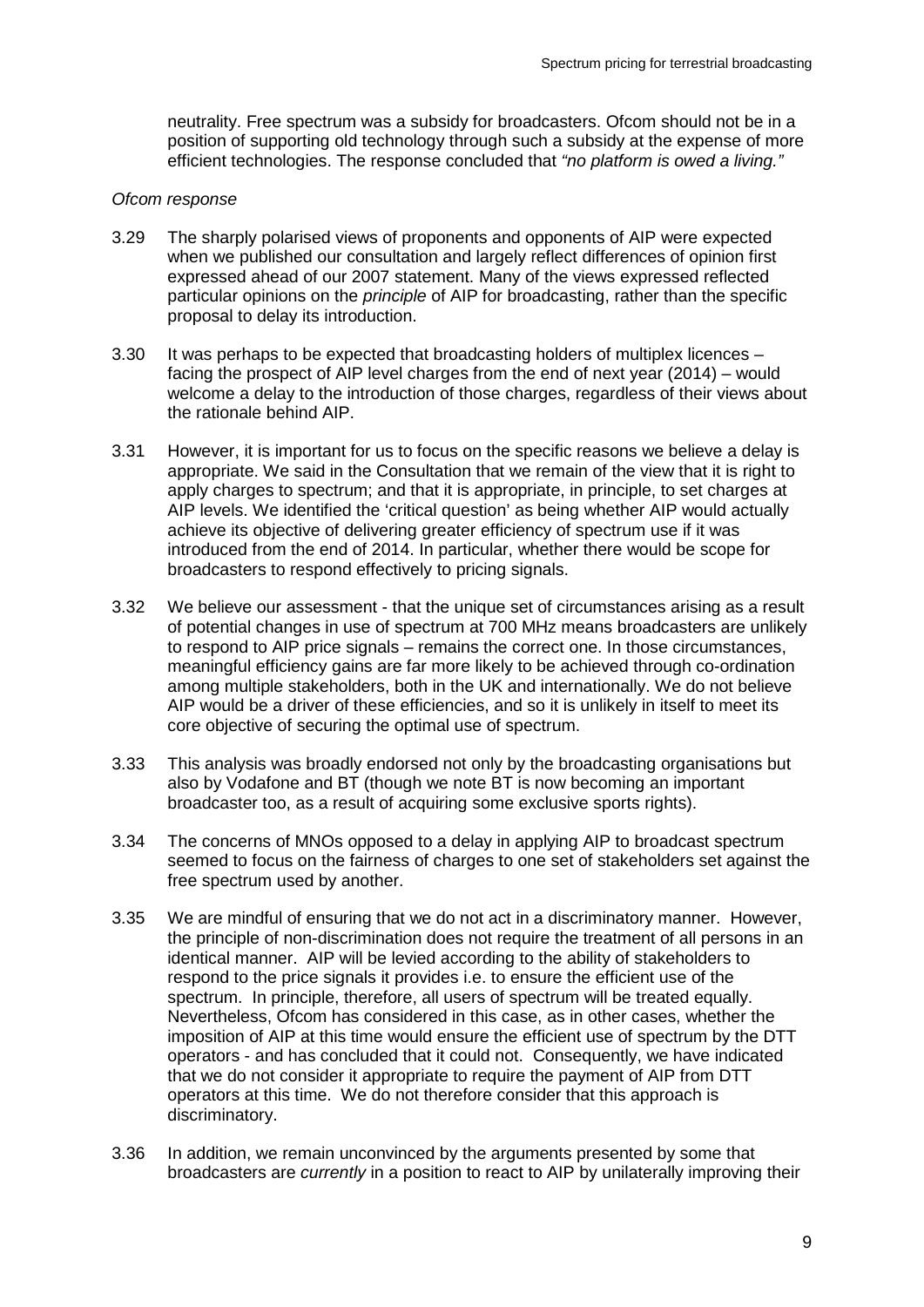spectrum efficiency. Accordingly, we believe our overall position remains the right one: i.e. that charges for spectrum – and AIP in particular – are in principle appropriate for broadcasting, but that now is not the right time to introduce charges based on full AIP.

*Question 1: Do you agree that the principle of applying AIP remains relevant to spectrum used for broadcasting?*

- 3.37 Having confirmed our proposal to delay the implementation of AIP for spectrum used by DTT broadcasters, we now turn to Question 1 in the Consultation.
- 3.38 As indicated above, this question would have been particularly relevant if our consideration of Consultation responses had led us to revise our proposals, and to proceed with the introduction of AIP from the end of 2014. It is much less relevant in a situation where we have considered the responses in detail and concluded that it is appropriate to postpone the introduction of AIP for DTT until around 2020. For this reason, as already stated above, the question of 'principle' is not addressed in detail in this Statement.
- 3.39 Nevertheless, we note the depth of feeling expressed in responses submitted by broadcast spectrum licensees, and others with an interest in broadcasting. In particular, we acknowledge the inclusion alongside some of the responses of detailed supporting submissions, compiled by consultancy organisations and addressing the core underlying arguments for applying AIP to spectrum used for broadcasting.
- 3.40 There were common threads in this body of responses. Some suggested that our Consultation had correctly presented the case for why AIP was not applicable at the moment for broadcast spectrum – but said we had failed to make a convincing argument as to why it should be any more applicable in the future. Taken together, the detailed submissions from broadcasters set out the following key arguments:
	- The justification for applying AIP is to increase spectrum efficiency, not just to ensure a market rate fee. Broadcasting cannot respond to such signals in the same way as other users;
	- Broadcast multiplex licensees are subject to detailed regulatory obligations including the level of UK coverage, transmission formats, transmitter powers etc. These are imposed through licence conditions and leave very limited room for broadcasters to apply efficiency improvements;
	- The spectrum usage of PSB broadcasters in particular is a function of their public service remit, and not a matter of choice. Spectrum is paid for through delivery of that remit;
	- Broadcasters' use of particular spectrum frequencies in the UK is dependent on internationally agreed co-ordination because of the need to avoid cross-border interference;
	- There is no scope for an individual DTT broadcaster to adopt spectrum efficiencies unilaterally because the platform is fully inter-dependent. Spectrum efficiencies will always depend on co-ordinated action ;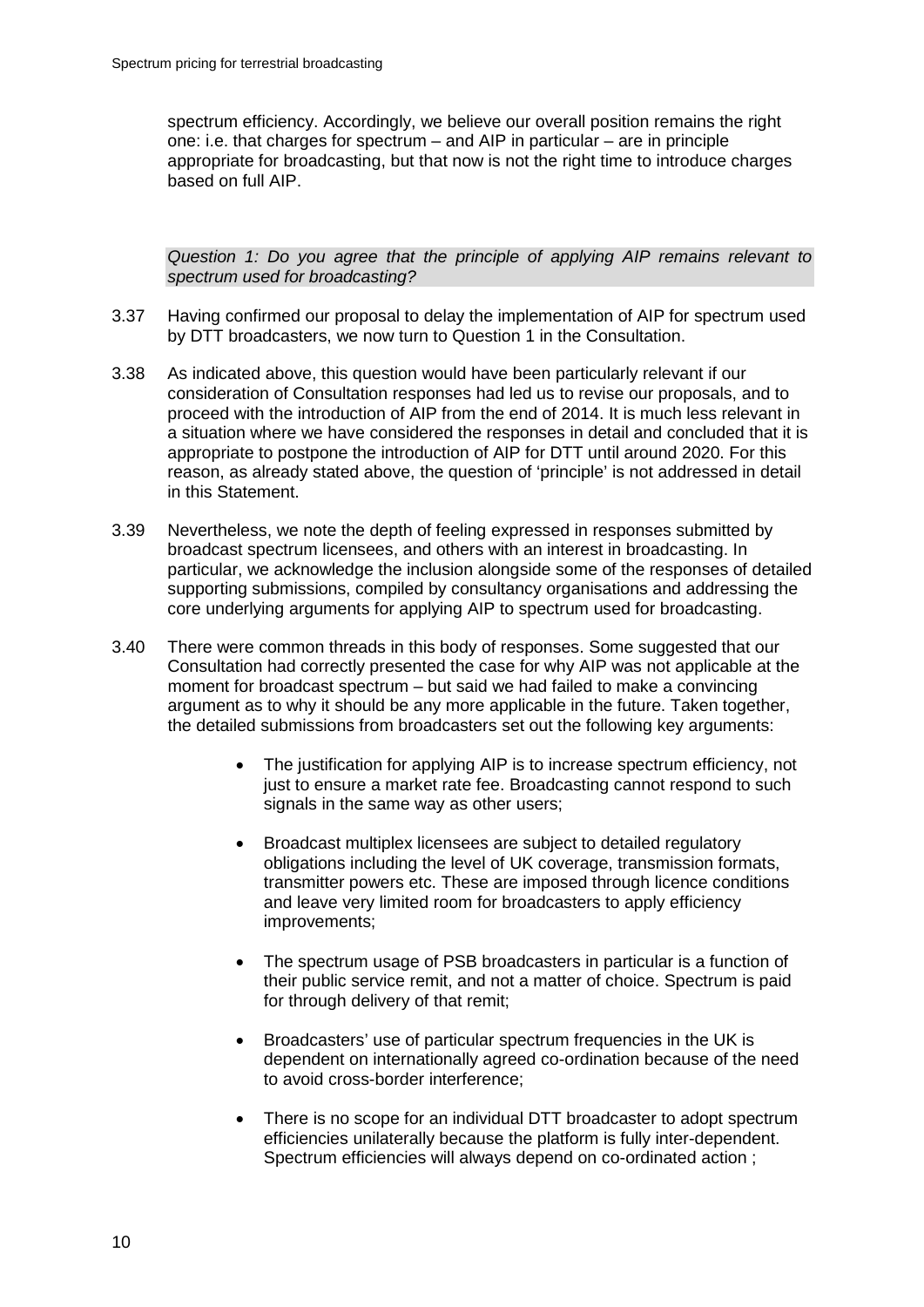- Any uncoordinated adoption of more efficient transmission technologies would leave very significant numbers of consumers stranded with obsolete equipment. This would not be allowed to happen;
- The market for broadcast spectrum is already efficient because it operates in a competitive environment. Access to spectrum is already fully tradable through paying the market rate for multiplex capacity;
- These factors will apply just as much after any 700 MHz clearance (around 2020) as they do now. Broadcasters will be no more able to respond in future;
- AIP represents an additional charge on DTT broadcasters which will inevitably be reflected in reduced budgets for television content. This will be to the detriment of citizens and consumers, especially in terms of public service content.
- 3.41 Some of the PSBs made particular arguments in respect of public service content. They said Ofcom had a statutory duty to promote the fulfilment of the purposes of PSB. This view was supported also by PACT and the BFI. Channel 4 said nearly all of its profits go on funding content. Any AIP charge was likely to be met by an equivalent reduction in the budget for content. Other broadcasters said DTT was 'different' to other uses of spectrum because it enriched culture and society. A confidential respondent said a thriving DTT platform depended on both PSB and non-PSB content.
- 3.42 In contrast, all but one of the MNOs who expressed an opinion on the principle of AIP said it should apply to spectrum used for broadcasting (EE said it was unnecessary in any market where spectrum is tradable since this already incentivises efficiency).
- 3.43 Three said AIP should apply to spectrum wherever there is excess demand and pointed out that Ofcom had reached the same conclusion as long ago as 2007. DTT currently has 65% of the prime UHF spectrum bands IV and V, while MNOs have only 18% - even though they are much more efficient in their usage. It was wrong that broadcasters should have no price incentive to use their spectrum efficiently. MNOs are forced to pay billions of pounds through auctions and fees.
- 3.44 Vodafone said AIP was a "tried and tested" principle and Ofcom had no reason to depart from it.

#### *Ofcom response*

- 3.45 We had anticipated that broadcasters would express their opposition to the principle of AIP, as they had done ahead of the original 2007 statement. We note that the arguments presented in some submissions have been updated from 2007 to reflect new and anticipated environments for broadcasting. However, the core arguments are similar to those considered in 2007.
- 3.46 As stated above, it was not the intention of this Consultation process to re-address the principle of applying AIP, except in the context of its introduction (or not) after the end of 2014.
- 3.47 Our overall policy remains that determined through the 2007 statement i.e. that spectrum used for broadcasting should be paid for in the same way as spectrum used for other purposes – and that AIP is an appropriate pricing mechanism. Though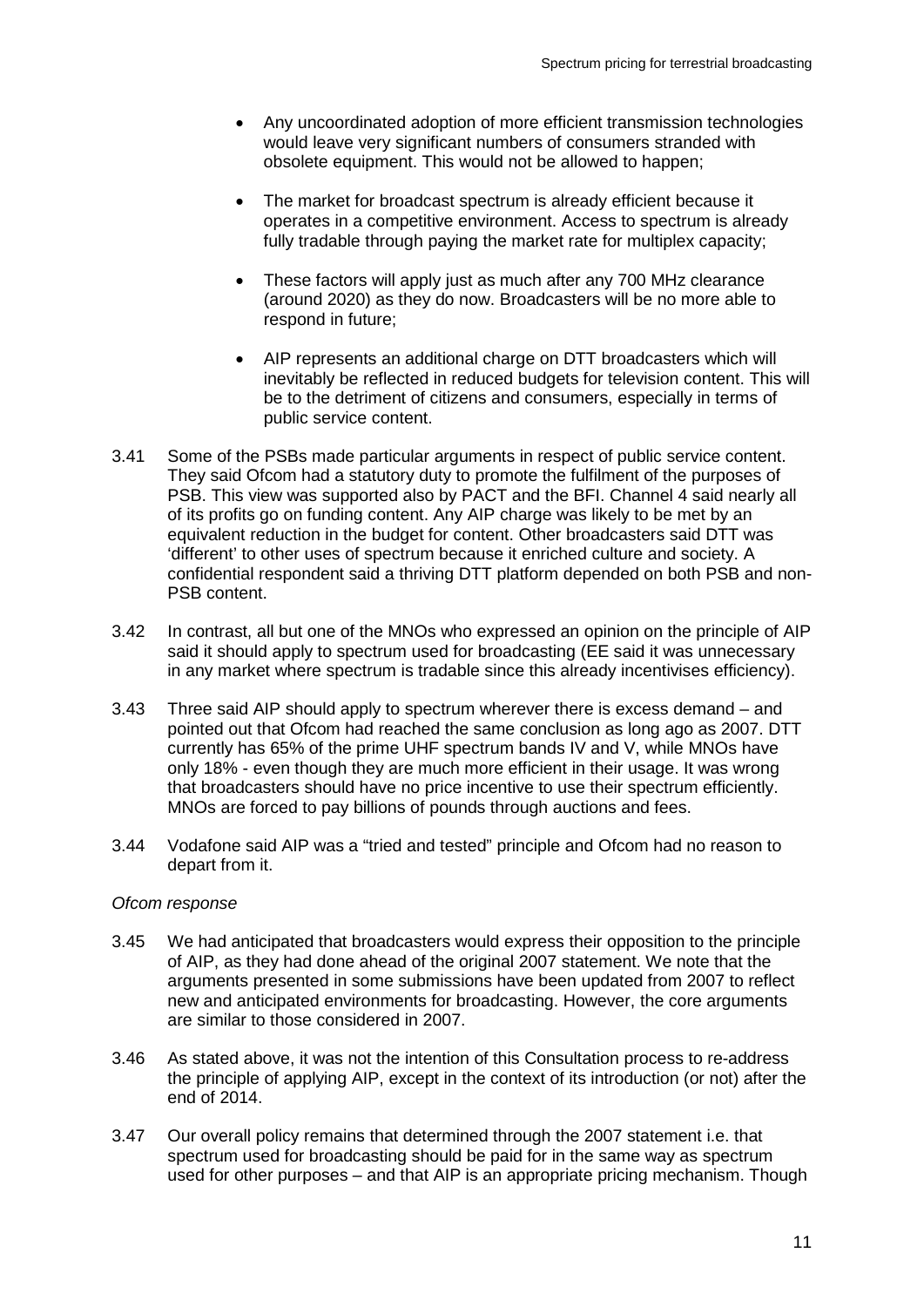we note the opinions expressed by broadcasters, we remain of the view that AIP is intended to create on-going (long term) incentives for efficient use of spectrum. In publications since the 2007 statement, including the Strategic Review of Spectrum Pricing  $(SRSP)^4$  $(SRSP)^4$  we have consistently emphasised this long term nature of the pricing incentives.

- 3.48 As we explained in the Consultation, it was anticipated in 2007 that broadcast multiplex operators would, by 2014, be operating under new long-term licences with certainty of tenure over their spectrum holdings. In those circumstances, it would be possible to set an appropriate and consistent level of annual AIP for the remainder of their new licence periods. AIP would then serve as an incentive for broadcasters to use the spectrum as efficiently as possible and/or free it up for more valuable uses.
- 3.49 We anticipate this will be the position once implementation of our UHF strategy has been materially progressed (around 2020). In those circumstances, AIP will again become the appropriate means to set charges for spectrum used for broadcasting.
- 3.50 However, we intend to consult again on all aspects of AIP before it is introduced. This will include consulting on whether or not AIP remains appropriate. We will consider in full the arguments broadcasters have submitted on the principle of AIP (plus any additional arguments that may arise in the intervening period).

*Question 3: Do you agree with our proposals to apply a fee for spectrum used for national DTT, in the meantime, based on the cost of administration instead?* 

- 3.51 There was some divergence in the responses of broadcasting organisations on this question. The multiplex licensees – i.e. the bodies who would have been anticipating full AIP from the end of 2014 – broadly accepted the proposal to pay cost-based fees instead. However, some of the broadcasters who do not hold multiplex licences – i.e. the client companies paying for multiplex capacity - expressed reservations. Some said they already paid high fees for 'slots' on the DTT platform and feared additional charges would be passed through to them.
- 3.52 The BBC and Channel 4 said if cost-based fees were applied they should be roughly in line with those set for the recent award of interim multiplex licences in the 600 MHz band.
- 3.53 There was anxiety among a number of other broadcasting respondents that the level of fees was unclear – and some reserved judgement on the proposal until that was clarified. Channel 5 said fees were already recouped through WTA licence payments, and additional charges were unnecessary. S4C said if fees were passed through by multiplex operators, it would affect programme budgets. Some non-PSB broadcasters said there should be no discount for PSBs – all channels should be treated equally.
- 3.54 There was also divergence of opinion among MNOs and others who responded to this question. BT and Vodafone said they agreed with the proposal. EE disagreed and said full AIP should be applied consistently for all. Three and the Mobile Broadband Group did not address the question directly, but made it clear in their

<span id="page-14-0"></span> <sup>4</sup> <http://stakeholders.ofcom.org.uk/consultations/srsp/>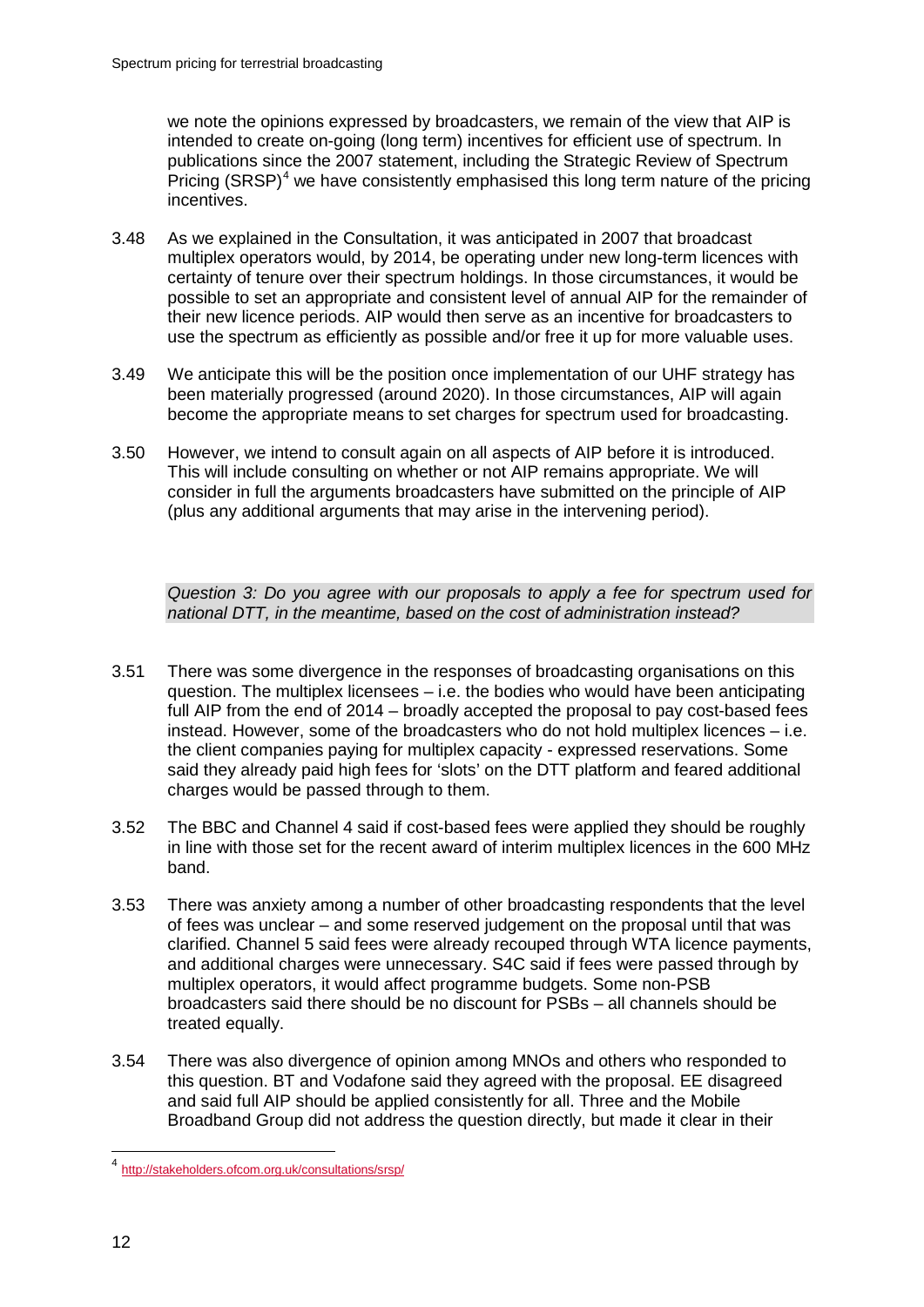general response that they did not support reduced fees for broadcasting use of spectrum.

#### *Ofcom response*

- 3.55 As stated throughout this document, we consider it an important principle that users of spectrum – a scarce resource – should pay an appropriate fee.
- 3.56 In line with the principles established in the SRSP fees should be set, at the very least, at a level which allows Ofcom to reflect its costs in managing the spectrum i.e. by establishing 'cost-based fees'. Having concluded that full AIP, is not the right pricing mechanism for DTT in the short-term (until around 2020) we have therefore concluded that the application of a cost-based fee is appropriate, as proposed in the Consultation.
- 3.57 It is not the function of this Statement to determine the levels for cost-based fees for particular industry sectors, or to set out the basis on which those fees will be calculated. This will be the subject of a further consultation later this year (2013).
- 3.58 However, in response to comments by the BBC and Channel 4, it is important to note that our statement on the 600 MHz award<sup>[5](#page-15-0)</sup> set a fee for interim multiplexes at £180,000 to cover the period up to the end of the minimum licence term (31 December 2018). This represented a *contribution* towards the costs of making the award plus Ofcom's annual administration costs. The statement made it clear that this figure cannot be seen as a precedent for the approach we might take to developing cost-based fee proposals more generally, where we expect to propose consideration of a broader definition of our spectrum management costs.

*Question 4: Do you agree that charges based on the costs of managing the spectrum should be applied to DAB radio and to local TV broadcasting?*

- 3.59 Most respondents who addressed this question agreed with our proposal to apply cost-based fees to DAB radio and to local TV. Some of those respondents said it was important that these broadcasting users of spectrum should face fees in the same way as DTT.
- 3.60 The Radio Centre welcomed the proposal in our Consultation that AIP should not be applied to DAB radio. In its response, it said the radio industry was expected to invest in technology to support the Government's digital radio plan and that it would be perverse for AIP charges to be levied in addition to this. It added that since AIP was a mechanism for delivering spectrum efficiency, it was hard to see how it would ever apply to radio, which was already efficient. In its opinion, DTT users of spectrum were now being "let off" AIP well after television digital switchover. Radio users of spectrum should be treated in the same way in respect to any radio digital switchover.
- 3.61 The Radio Centre also queried the basis under which cost-based fees were to be applied. It said Ofcom needed to explain more clearly what the fees were for because the radio industry already paid tariffs for licence applications and renewal fees etc.

<span id="page-15-0"></span> <sup>5</sup> <http://stakeholders.ofcom.org.uk/consultations/600mhz-award/statement>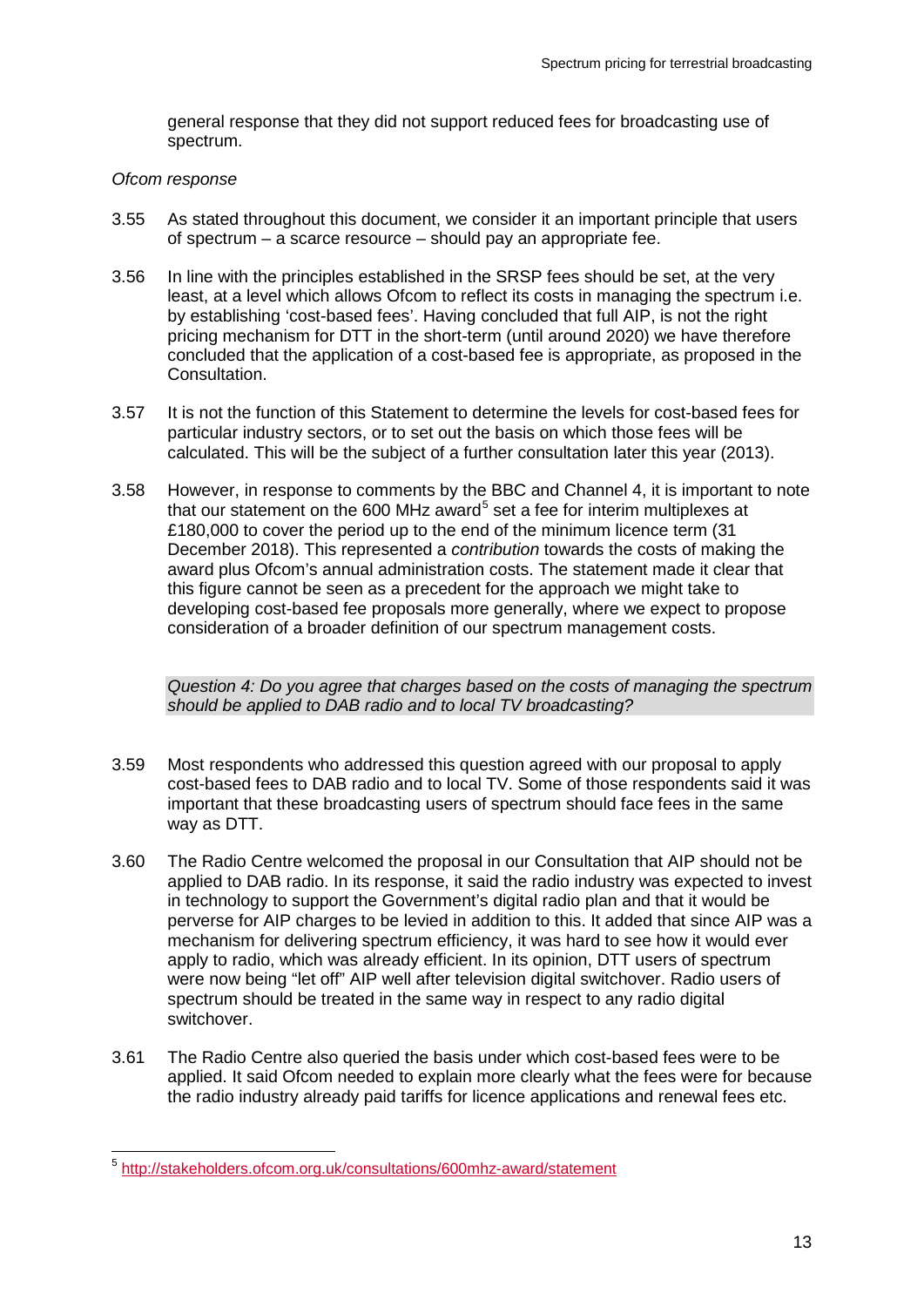- 3.62 A respondent who wished to remain anonymous said in a non-confidential submission that AIP should be applied to DAB to encourage the take-up of DAB+ technology in the same way that T2 should be encouraged for DTT.
- 3.63 PACT said local TV should be exempted from fees because the industry is in its infancy and revenues are tight. BT and a confidential respondent queried why local TV should not face full AIP, because they felt there was evidence of an opportunity cost in the use of interleaved spectrum – though BT said AIP should not be applied "for now".
- 3.64 BT said future assessments of AIP for local TV should consider the needs of PMSE and white space technology.

#### *Ofcom response*

- 3.65 Our Consultation set out the reasons why we believed AIP should not be levied on either DAB radio or local TV. We said an independently commissioned study had identified excess capacity in the spectrum assigned for DAB radio and that this showed there was no evidence of excess demand. AIP is therefore not applicable to DAB radio. Similarly, there is currently no excess demand for spectrum deployed for secondary, interleaved use by local TV. AIP is therefore not applicable for local TV broadcasting. We remain of this view.
- 3.66 However, we acknowledge that this may not always be the case in future, and that AIP may become an appropriate pricing mechanism at some time for either DAB radio and/or local TV. For the present though, we have seen no persuasive argument that anything other than cost-based fees should apply, for the reasons already stated in relation to DTT.
- 3.67 We will consult later this year (2013) on the basis by which cost-based fees will be set and on the level of those fees. It is not therefore the right time to address the matters raised by PACT about local TV.
- 3.68 In relation to DAB radio, we note the current uncertainty over the future direction of radio broadcasting in general. The Government has not yet reached a decision on whether or not to proceed with a radio digital (DAB) switchover - though an announcement is expected in late 2013. If this goes ahead, there will need to be a review of the whole regime of fees for radio – annual licence fees currently apply only to analogue radio.
- 3.69 We think it remains an important principle that spectrum charges should apply to DAB radio in the same way as to other broadcasting uses of the spectrum. However, it will not be appropriate to set cost-based fees for DAB prior to the Government's announcement on radio switchover.

*Question 5: Do you agree that when full AIP is applied for spectrum used for national DTT broadcasting (once we have materially progressed our proposals for future use of the UHF spectrum) it should be applied gradually, rising over five years.* 

3.70 Most respondents agreed with the "working hypothesis" set out in our Consultation that AIP should be introduced gradually when it is applied. However, some broadcasters (including Channel 4 and some confidential respondents) said they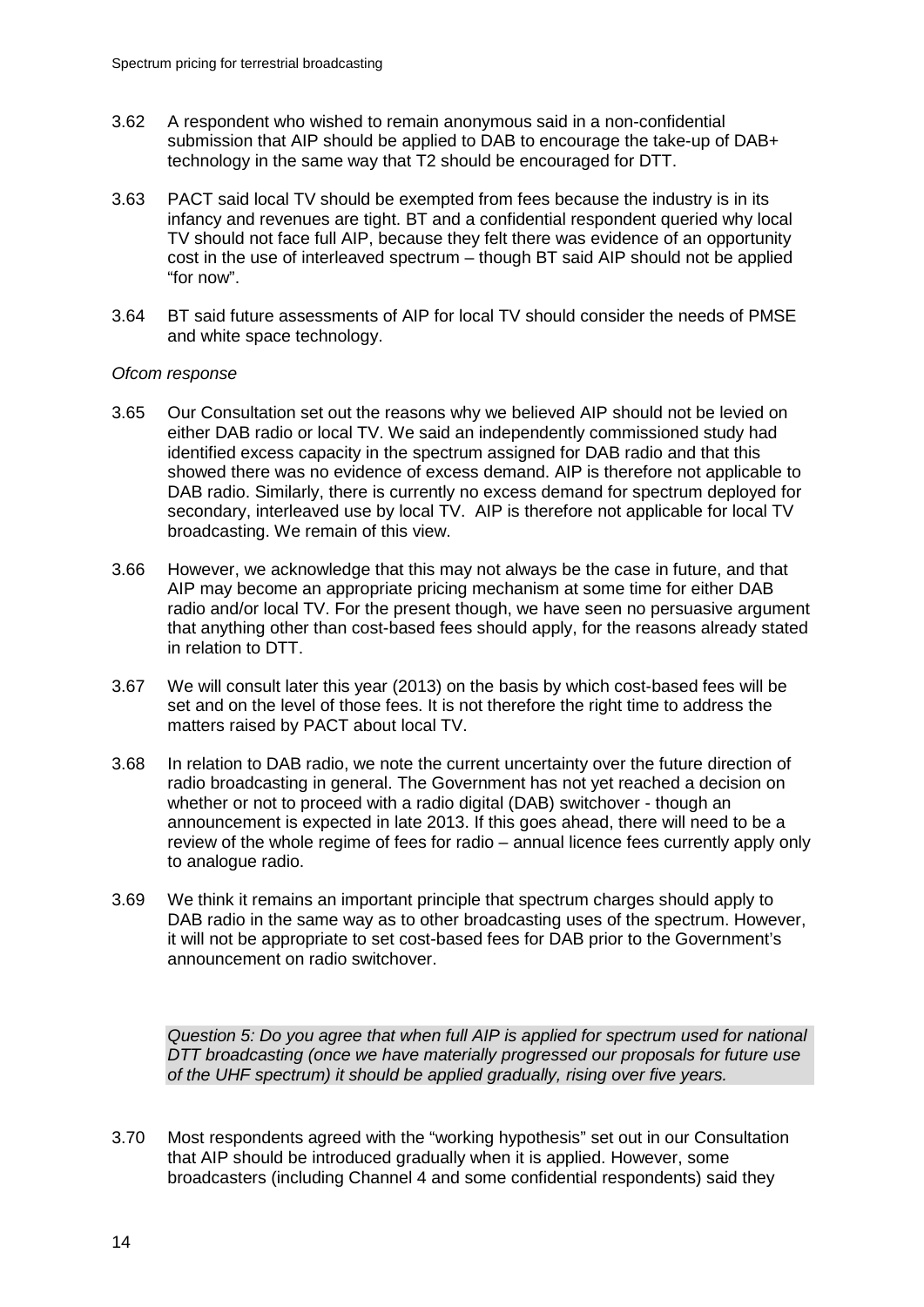were not offering any comment on the proposal because they oppose the whole principle of AIP in broadcasting.

3.71 None of the MNOs who responded directly to this question opposed our hypothesis. However, EE and Vodafone said that if fees for broadcasters were to be phased in over time, a similar approach should be adopted for fees charged to MNOs. EE also said it "notes" that the broadcasting sector had already had since 2007 to prepare for the introduction of AIP and so should be quite prepared for the charges.

#### *Ofcom response*

- 3.72 The Consultation noted that the imposition of charges over a short period of time raises the chance of a shock, which can lead to inefficient decisions about inputs and outputs, and therefore a sub-optimal use of spectrum. Consequently, we set out our working hypothesis – that we would adopt a phased approach to the imposition of AIP for spectrum used by national DTT multiplexes, introducing fees gradually over five years from around 2020.
- 3.73 However, we do not consider the phased introduction of fees to be a default method of implementation. Rather, as set out in the SRSP<sup>[6](#page-17-0)</sup>, we balance the considerations and manage the risks case by case. At the point that AIP-level fees are introduced, it will be necessary for us to reach a view on the case for and against phasing the introduction of these fees. In view of this, we do not consider it necessary or appropriate to reach a firm position at this time as to whether we would phase in AIPlevel fees.
- 3.74 We have made it clear we will consult more fully on the details of how AIP should be introduced nearer the implementation date. This remains our position because we believe these detailed points will be better determined in light of circumstances at the time.
- 3.75 The Consultation restated a commitment set out in the 2007 statement that we would consider both the potential effects of AIP on broadcast content, and the steps available to mitigate those effects, before applying AIP. This remains our position.

<span id="page-17-0"></span> $<sup>6</sup>$  Paragraphs 4.50 to 4.54</sup>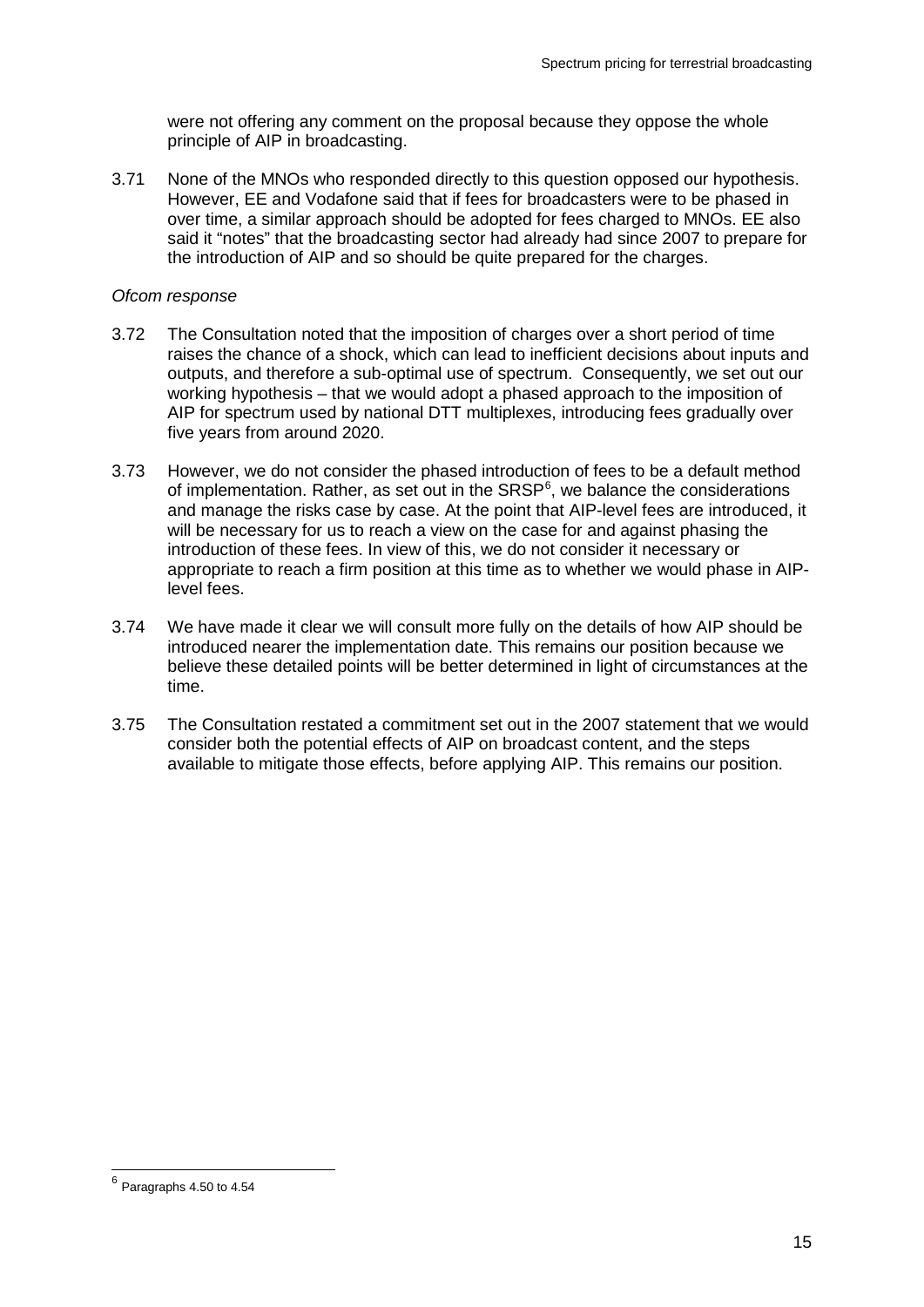## <span id="page-18-0"></span>**Summary and conclusions**

- 4.1 Having carefully considered all the responses received in respect to our Consultation on '*Spectrum pricing for terrestrial broadcasting'* we have concluded that we should proceed with the proposals we set out.
- 4.2 We remain of the view that it is right to apply charges to spectrum used for terrestrial broadcasting - and that AIP is, in principle, an appropriate pricing mechanism. However, for the reasons set out in our Consultation - and discussed throughout this Statement - we believe we should delay the introduction of full AIP for DTT broadcasting until we have made material progress on the implementation of our UHF spectrum strategy.
- 4.3 In the short term, we propose instead to apply a pricing mechanism to reflect our spectrum management costs. In line with the principles set out in the SRSP, we believe it is appropriate that the costs of managing spectrum used for broadcasting are borne by broadcasters benefitting from use of the spectrum, and that nonbroadcast users of spectrum do not pay a disproportionate share of management costs.
- 4.4 Longer term once there is greater ability for multiplex operators to respond to pricing incentives – we intend to set AIP-based charges. We will do so once we have materially progressed our proposals for the future use of the UHF spectrum. At that time, we expect charges to be adjusted to AIP, based on the full opportunity cost of the spectrum. We do not currently anticipate that this will occur until after 2018, although we would expect to introduce AIP by around 2020.
- 4.5 We are committed to considering both the potential effects of AIP on broadcast content, and the steps available to mitigate those effects, before applying AIP – particularly in regard to PSB.
- 4.6 We will consult fully on our proposals for the application of AIP before such charges are introduced. We expect to consider at that time whether or not AIP remains an appropriate pricing mechanism for spectrum used for broadcasting.
- 4.7 For DAB radio and local TV, AIP is not currently applicable because there is no excess demand for the spectrum.
- 4.8 We will consult on cost-based spectrum management charges for DTT and local TV later this year (2013). However, we do not expect to consider charges for spectrum used by DAB radio until after the Government has announced its decisions on digital radio switchover.
- 4.9 In summary:
	- We will introduce charges for the use of spectrum for broadcasting from the end of 2014.
	- However, in relation to national digital terrestrial television (DTT) we will not  $$ for now – introduce charges based on the opportunity cost of using the spectrum (AIP). Instead, we will apply a pricing mechanism to reflect our spectrum management costs i.e. 'cost-based fees';